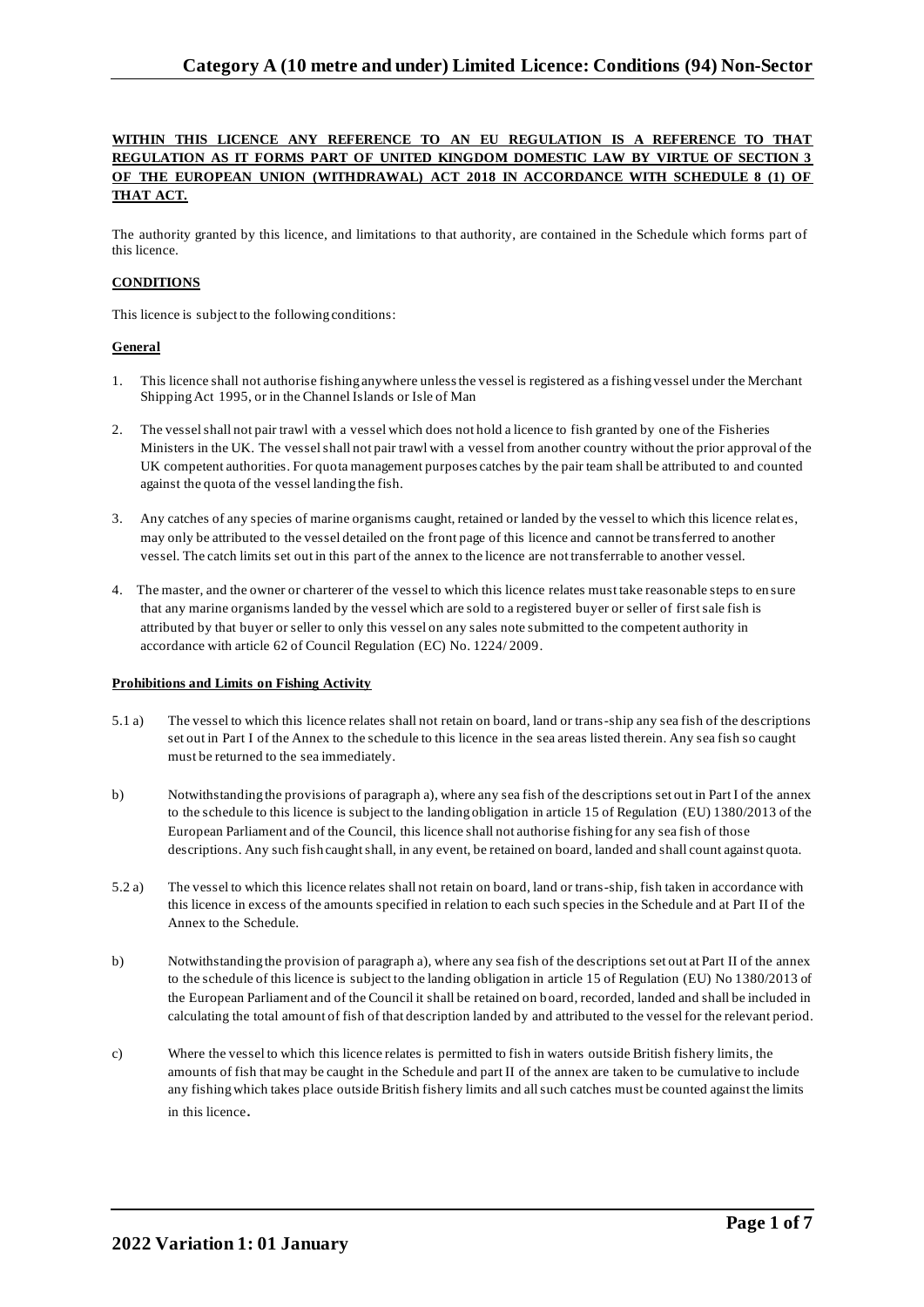6.1 The vessel to which this licence relates may not rely upon a quota leasing arrangement to fish for, retain on board or tranship fish in excess of the limits which apply under condition 5.1 unless and until:

a) it has notified the Marine Management Organisation in writing, in such form as may be prescribed by the MMO; and

b) it has been issued with a written licence variation ("leasing letter") by the MMO in email or paper format stating the additional quantities of fish which may be retained on board, landed or transhipped

- 7. The vessel to which this licence relates shall not trans-ship sea fish (except sea fish used as fresh bait) to or from a vessel of over 10 metres overall length unless the receiving vessel is licensed to receive trans-shipped fish.
- 8. This licence granted by, or on behalf of, any of the fisheries licensing authorities, and any fishing authorisation issued in accordance with Article 7 of Council Regulation (EC) 1224/2009 must either:
	- a) be carried on board the vessel to which it relates and must be produced to a Marine Enforcement Officer or British Sea Fishery Officer on demand; or
	- b) within 5 working days of a request by any Marine Enforcement Officer or British Sea Fishery Officer to the master, be presented during normal office hours to a Marine Office or Fishery Office nominated by the master at the time of the request.
- 9. The vessel to which this licence relates shall only carry on board, electrical generating equipment required for safe navigation and safe operation of the vessel. The vessel shall not carry on board nor deploy into the sea any electrical equipment, including electrical generators, cables, probes, grids or any other equipment capable of transmitting electrical currents to the seabed.

### **Fishing Activity which Requires the Completion of an Electronic Catch Record**

- 10.1 The master of the vessel to which this licence relates, or his representative, must accurately complete an electronic catch record, indicating specifically all quantities of each species caught.
- 10.2 The electronic catch record referred to in condition 10.1 must be completed for each fishing operation undertaken in an ICES sub-area (e.g. IVb, VIIg etc) and where the vessel in a single trip undertakes fishing operations in more than one such sub-area a separate electronic catch record must be completed for each such fishing operation.
- 10.3 The electronic catch record referred to in condition 10.1 shall be accurate and contain at least the following information:
	- (a) the external identification number and the name of the fishing vessel;
	- (b) the date on which the fishing vessel departed port on the fishing trip in which the catch was taken;
	- (c) the port from which the vessel departed;
	- (d) the date on which the landing of the catch will take place;
	- (e) the port to which the landing of the catch will take place;
	- (f) the type of fishing gear used to catch the fish species to be landed, including the mesh size, dimensions and/or number as applicable;
	- (g) the FAO alpha-3 code of each species and the relevant ICES statistical sub-rectangle where the catches were taken;
	- (h) the estimated quantities of each species in kilograms live weight; to be retained on board or landed.
	- (i) the estimated quantities in kilograms for discards of any species not subject to the landing obligation pursuant to Article 15 of Regulation (EU) 1380/2013.
	- (j) The permitted margin of tolerance in estimates recorded in the electronic catch record of the quantities in kilograms live weight of fish retained on board or landed shall be 10% for all species.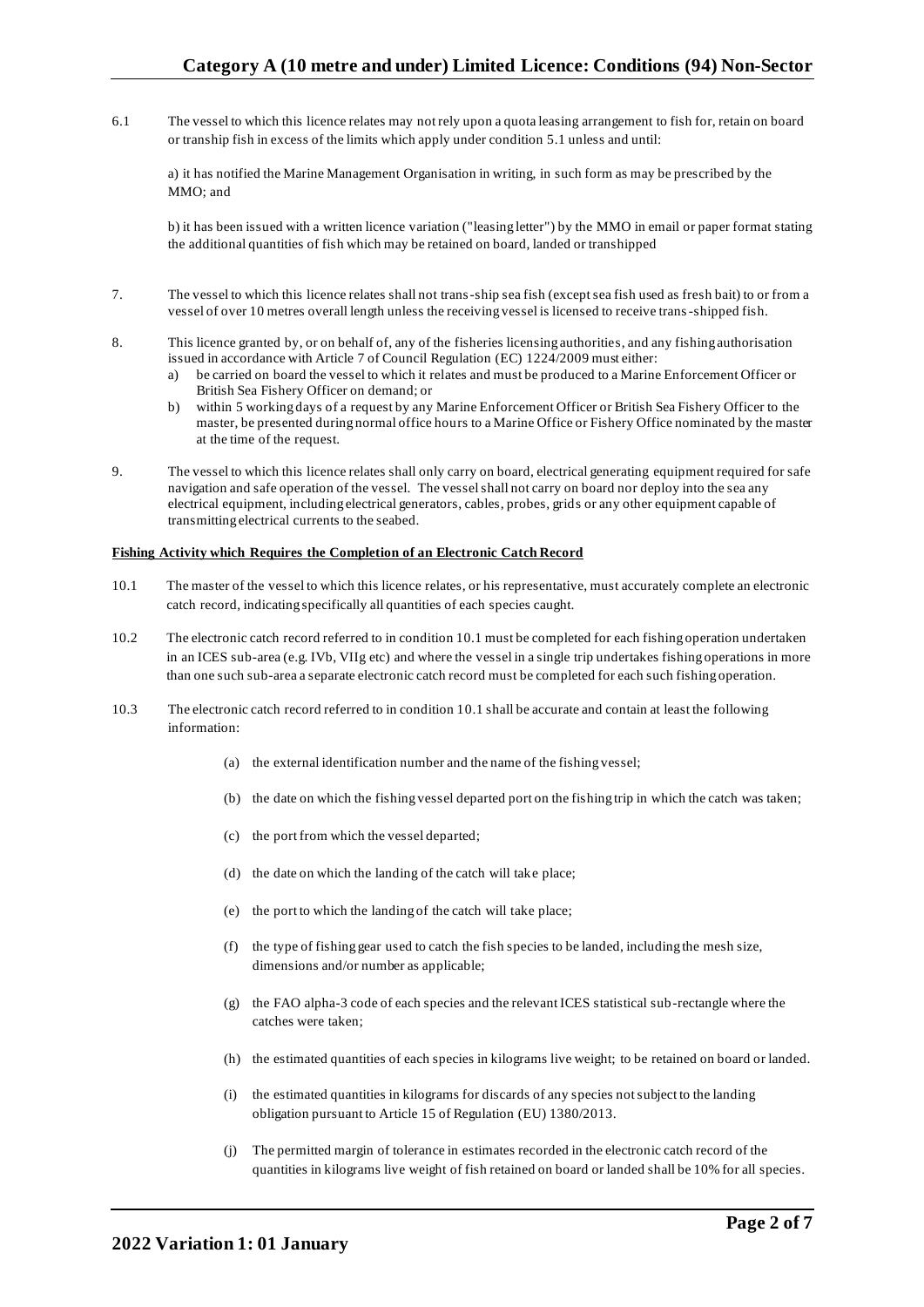10.4 Where the vessel to which this licence relates retains on board any quantity of species subject to catch limits, the electronic catch record referred to in condition 10.1 above must be submitted after the last fishing operation for the fishing trip in question has been completed and no later than on the completion of the landing operation and before the fish is moved from the place of landing or transported to the point of sale. This shall apply even if those species subject to catch limits are retained on board and not landed.

The electronic catch record must be completed and submitted via the World Wide Web at the following URL address: [https://record-catch.service.gov.uk](https://record-catch.service.gov.uk/)

Alternatively, the electronic catch record may be submitted using the official "Record Your Catch" application ('the mobile application') available on the Apple App Store or Google Play Stores via the following URL addresses:

Apple iOS devices:

#### <https://apps.apple.com/gb/app/record-your-catch/id1475243969>

Android devices:

<https://play.google.com/store/apps/details?id=mmo.catchrecording.android>

- 10.5 Where the vessel to which this licence relates fishes or is present in
- (a) ICES sub area IVc and VIId; or
- (b) ICES divisions VIId and VIIe

the master must, before each crossing of a boundary between the relevant ICES sub-areas submit a catch record using the mobile application described in condition 10.4 above. The vessel is not permitted in these circumstances to submit the catch record via the World Wide Web portal.

10.6 Where the vessel to which this licence relates lands any quantity of fish (including shellfish) and condition 10.4 above does not apply, the electronic catch record referred to in condition 10.1 must be submitted no later than 24 hours after landing.

#### **Prohibition on the Deployment of Mechanical Dredging Gear in the Solway Firth**

- 11.1 The vessel to which this licence relates is prohibited from fishing with mechanical dredges in the Solway Firth. For the purposes of this condition, the Solway Firth is defined as those portions of the shore and bed of the sea, the estuaries and the tidal rivers, which lie within the area bounded by the mean high-water mark of ordinary spring tides, by a straight line extending due East from the Isle of Whithorn, at a point 54°41′46″ North latitude and 04°22′00″ West longitude and by the line referred to in article 3(b)(i) of the Scottish Adjacent Waters Boundaries Order 1999 (S.I. 1999/1126).
- 11.2 While the vessel is in the specified area, any mechanical dredging gear carried on board the vessel, must be properly stored and secured in such a way, that it may not be used readily and to avoid any doubt of its deployment in the water.

#### **Prohibition on Fishing with Trawls and Dredges in Specified Areas in Lochs Duich, Long and Alsh**

12.1 Subject to paragraphs 12.2 and 12.3, the vessel to which this licence relates is prohibited, at all times, from fishing with a trawl or dredge (including a suction dredge) in that area of Lochs Duich, Long and Alsh, being the area of waters bounded sequentially by:

― a straight line drawn from a point on Skye (Rubhna na h-Airde Glaise) at 57˚ 16.364N, 005˚ 46.010W; then to 57˚ 16.590N 005˚ 46.105W; then to 57˚ 16.850N 005˚ 44.335W, then to a point on the mainland (Skye bridge) at 57˚ 16.871N 005˚ 43.976W; then along the coastline of the mainland to point 57˚ 13.546N 005˚ 39.125W (near Sgeir nan Laogh); then to a point on Skye at 57˚ 13.522N 005˚ 39.789W (near Kylerhea); and then finally along the coastline of Skye to 57° 16.364N 005° 46.010W (Rubhna na h-Airde Glaise)<sup>1</sup>.

 $<sup>1</sup>$  All co-ordinates in this condition are on WGS84 datum and are accurate at a scale of 1:10,000.</sup>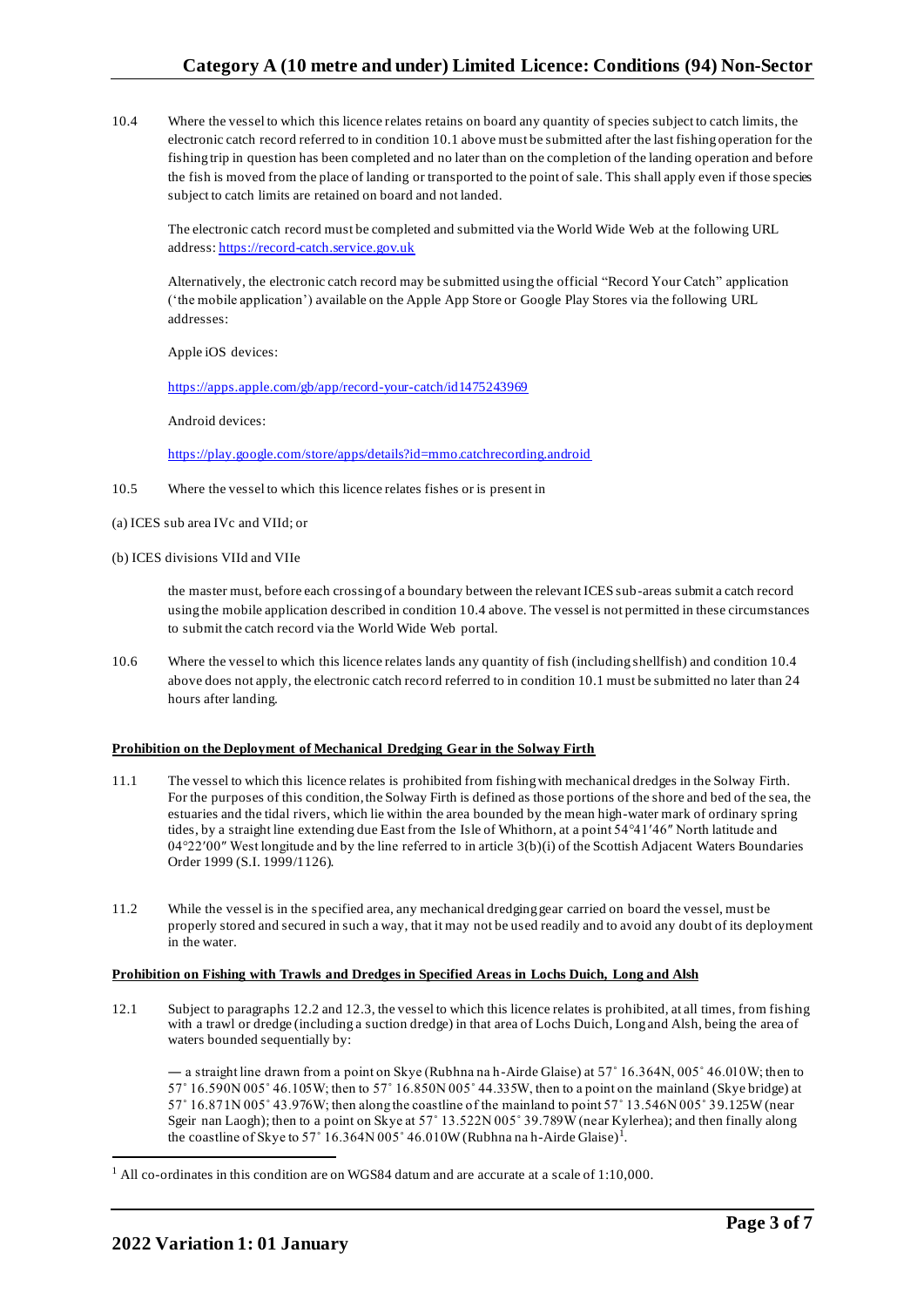- 12.2 The prohibition in paragraph 12.1 does not apply to fishing with a trawl or dredge (including a suction dredge) within the area of waters within Loch Alsh bounded by straight lines drawn from point 57° 15.889N 005° 42.630W and sequentially joining the following geographical co-ordinates:
	- − 57˚ 16.706N 005˚ 42.005W;
	- − 57˚ 16.703N 005˚ 39.865W;
	- − 57˚ 16.850N 005˚ 39.321W;
	- − 57˚ 16.851N 005˚ 38.742W;
	- − 57˚ 16.417N 005˚ 37.975W;
	- − 57˚ 16.334N 005˚ 36.969W;
	- − 57˚ 16.502N 005˚ 36.396W;
	- − 57˚ 16.323N 005˚ 36.059W;
	- − 57˚ 15.998N 005˚ 35.381W;
	- − 57˚ 15.390N 005˚ 36.880W;
	- − 57˚ 15.371N 005˚ 37.351W;
	- − 57˚ 16.151N 005˚ 39.012W; − 57˚ 16.132N 005˚ 41.140W;
	- − and finally 57˚ 15.889N 005˚ 42.630W.
- 12.3 The prohibition in paragraph 12.1 does not apply to fishing with a trawl within the area of waters within Loch Duich bounded by straight lines drawn from point 57˚ 16.107N 005˚ 30.791W and sequentially joining the following geographical co-ordinates:
	- − 57˚ 15.944N 005˚ 30.579W;
	- − 57˚ 15.431N 005˚ 29.559W;
	- 57° 15.208N 005° 28.763W;
	- − 57˚ 14.541N 005˚ 28.101W;
	- − 57˚ 14.356N 005˚ 27.629W;
	- − 57˚ 14.356N 005˚ 28.654W;
	- − 57˚ 14.551N 005˚ 28.830W;
	- − 57˚ 15.012N 005˚ 29.713W;
	- − 57˚ 16.035N 005˚ 30.959W;
	- − and finally 57˚ 16.107N 005˚ 30.791W;
- 12.4 While the vessel is within the area specified in paragraph 12.1 but is outwith the areas specified in paragraphs 12.2 and 12.3, any trawl or dredge (including any suction dredge) carried on board the vessel must be properly lashed and stowed in such a way that it may not be used readily and to avoid any doubt of its deployment in the water.

#### **Dogger Bank Scallop Fishery Closure**

13.1 The vessel may not be present in the area described below whilst carrying dredges on board other than when transiting at a speed of more than six knots (except in the case of force majeure or adverse conditions).

| Point           | Latitude         | Longitude              |
|-----------------|------------------|------------------------|
| $\overline{1}$  | 55° 11' 42.08" N | 1° 36' 44.33" E        |
| 2               | 55° 29′ 54.67" N | 2° 54' 13.37" E        |
| $\overline{3}$  | 55° 29′ 1.35" N  | 3° 15' 1.21" E         |
| $\overline{4}$  | 54° 22' 34.78" N | 2° 45' 45.53" E        |
| 5               | 54° 18' 14.87" N | 2° 43' 14.79" E        |
| 6               | 54° 16' 0.07" N  | 2° 31' 55.66" E        |
| $7\overline{ }$ | 54° 14' 20.45" N | 2° 22' 39.16" E        |
| 8               | 54° 17' 38.18" N | $2^{\circ}$ 0' 5.77" E |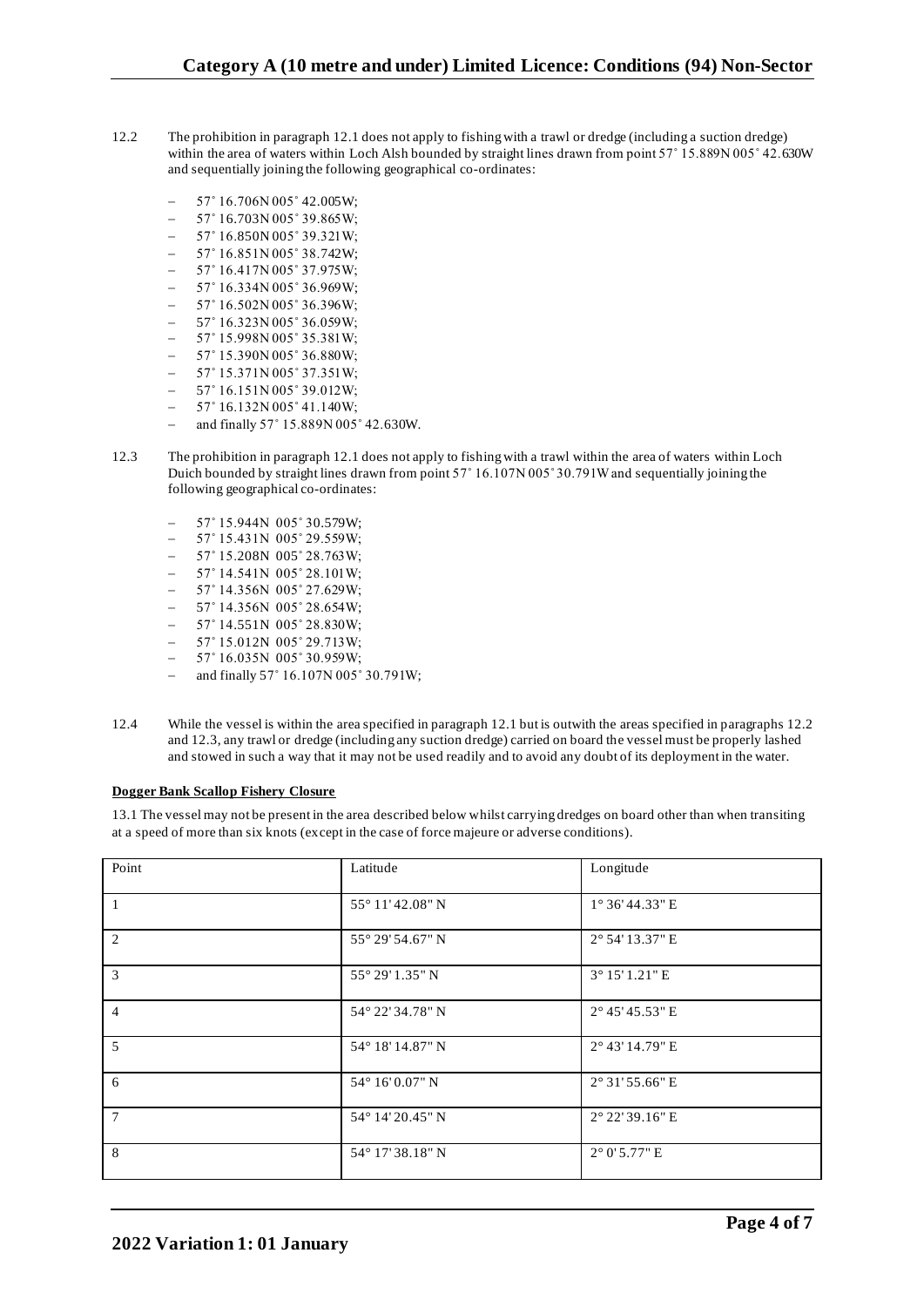| $\mathbf Q$ | $54^{\circ} 29' 26.25'' N$ | $1^{\circ} 16' 38.33''$ E |
|-------------|----------------------------|---------------------------|
| 10          | 54° 49' 7.89" N            | $1^{\circ}$ 8'7.69" E     |
|             | $55^{\circ}$ 3' 33.3" N    | $1^{\circ}$ 19' 37.24" E  |

13.2 Vessels transiting through the area referred to in condition 13.1 and which are carrying dredges must ensure that, for the entire duration of the period in the area referred to in that condition, the dredges are disconnected from the towing cable and unable to be deployed.

13.3 In the case of force majeure or adverse conditions, the master must immediately inform the UK Fisheries Monitoring Centre.

## **UK Celtic Sea Technical Measures**

14.1 Where the vessel fishes using bottom otter trawls or bottom seines (OTB, OTT, OT, PTB, PT, SSC, SDN, SPR, SX, SV, TBN, TBS, TB, TX) in those parts of British fishery limits which fall within the Celtic Sea Protection Zone it must use a codend<sup>2</sup> with minimum 110 mm mesh size and fitted with a square mesh panel with 120 mm minimum mesh size.

14.2 Where the vessel fishes using otter trawls or bottom seines in those parts of British fishery limits which fall within ICES divisions 7e-j other than those referred to in condition 14.1 above, it must use a codend with minimum 100 mm mesh size, and when fishing west of longitude  $5^{\circ}$  W it must also use a square mesh panel with minimum 100 mm mesh size.

14.3 Where the vessel fishes using otter trawls or bottom seines in ICES divisions 7e -J it must use a codend that is constructed of a single twine of a maximum of 6 mm or a double twine of a maximum of 4mm.

14.4. Where the vessel fishes using otter trawls or bottom seine in ICES divisions 7e-j, other than when targeting nephrops, it must not use or carry on board a strengthening bag<sup>3</sup>.

14.5. The obligation in condition 14.1 does not apply to a vessel which fishes using otter trawls or bottom seines in ICES division 7f within 12 nautical miles of the baseline from which the breadth of the territorial sea adjacent to the United Kingdom is measured, which must instead use a codend with minimum 100 mm mesh size and square mesh panel with minimum 100 mm mesh size.

14.6. The obligation in conditions 14.1 and 14.2 do not apply to a vessel whose catch comprises 5% or more of nephrops, which must instead use any one of the following gear configurations:

(a) a codend of at least 80mm mesh size coupled with a 300 mm square mesh panel (for vessels in excess of  $12$ metres in length) or a 200 mm square mesh panel (for vessels below 12 metres in length);

- (b) Seltra panel;
- (c) Sorting grid with a 35 mm bar spacing;
- (d) 100 mm codend with a 100 mm square mesh panel;

(e) Dual codend with the uppermost codend constructed with T90 mesh of at least 90 mm and fitted with a separation panel with a maximum mesh size of 300 mm.

<sup>&</sup>lt;sup>2</sup> Including any extension piece attached thereto.

<sup>&</sup>lt;sup>3</sup> As defined by Article 6 of Commission Regulation (EEC) No 3440/84 of 6 December 1984 on the attachment of devices to trawls, Danish seines and similar nets.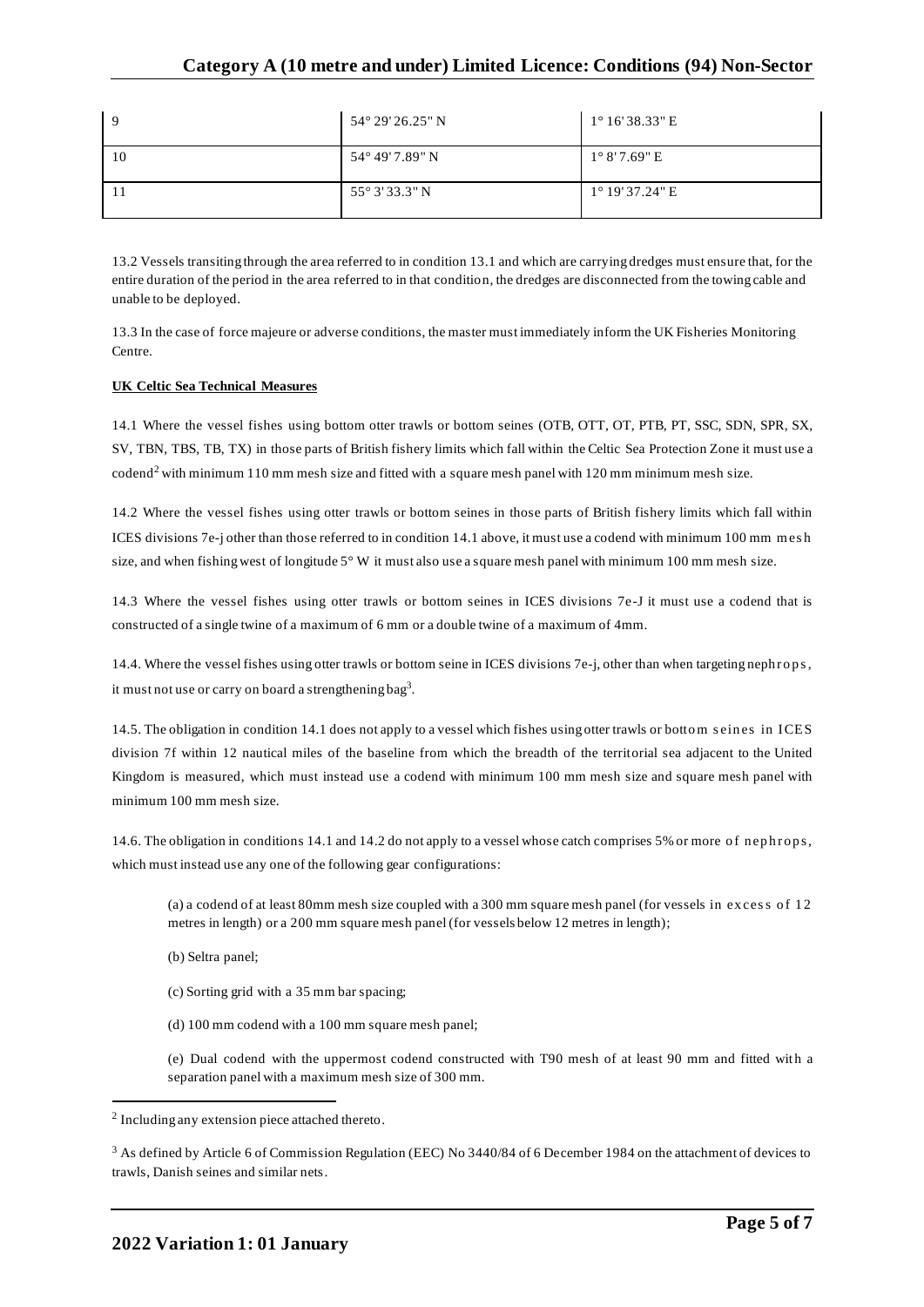14.7. The obligation in condition 14.1 does not apply to a vessel whose catch comprises more than 55% of whiting, or 55% of anglerfish, hake or megrim combined, which must instead use a codend with minimum 100 mm mesh size and square mesh panel with minimum 100 mm mesh size.

14.8. The obligation in condition 14.1 does not apply to a vessel which fishes solely in ICES division 7f to the east of longitude 5° West and whose catch comprises less than 10 % gadoids (*Gadidae*), which must instead use a codend with minimum 80 mm mesh size and a square mesh panel with minimum 120 mm mesh size.

14.9. The obligation in condition 14.1 or condition 14.5 does not apply to a vessel which fishes west of longitude 5° West, in ICES divisions 7e, or in ICES division 7f within 12 nautical miles of the baseline from which the breadth of the territorial sea adjacent to the United Kingdom is measured, provided that the vessel instead uses a 100mm single twine codend with maximum 5mm twine thickness.

14.10 By way of derogation to points 14.1, 14.2 and 14.5 – 14.9 above, vessels of 12m or less and an engine power of 221kw or less fishing within 12nm of the United Kingdom in ICES area 7e east of 5° West, may fish in accordance Regulation (EU) 2019/1241 of the European Parliament and of the Council of 20 June 20 19 on the conservation of fisheries resources and the protection of marine ecosystems through technical measures.

14.11. For the purposes of this condition, the Celtic Sea Protection Zone shall mean ICES divisions 7f, 7g, that part of ICES division 7h which is north of latitude 49° 30' N and that part of ICES division 7j which is north of latitude 49° 30' North an d east of longitude 11° W.

14.12. Square mesh panels as referred to in this condition shall be placed into the top panel of the codend. The rearmost edge of the square mesh panel, which is the part closest to the codline, shall be no more than 9 metres from the codline.

## **Single Area Licencing**

15.1 Where the vessel deploys beam trawls within that part of British Fishery Limits which falls within ICES area 7e east o f 5 degrees west ('the relevant area'), it may not fish in any other ICES area within British Fishery Limits during the same voyage. For any voyage where beam trawls are deployed in the relevant area the vessel must depart from and return to (a nd only to) a UK port.

15.2 The vessel shall be exempt from the provisions in condition 15.1 provided the following requirements are met;

- a. The master, owner or (where appropriate) the charterer vessel contacts the UKFMC at least 4 hours and no more than 8 hours prior to entry into the area in the relevant area and, if requested, facilitates an inspection of the ves s el at a position and time provided by the MMO FMC Operations team, prior to commencing fishing operations;. and,
- b. The master, owner or (where appropriate) the charterer vessel contacts the UKFMC at least 4 hours and no more than 8 hours before leaving the relevant area and, if requested, facilitates an inspection of the vessel at a position and time provided by the MMO FMC Operations team, before leaving the relevant area.

15.3 The notification at 15.2(a) shall contain the following information:

- a. Subject heading: NOTIFICATION OF ENTRY INTO SOLE RECOVERY ZONE RELEVANT AREA
- b. The name, external identification, and international radio call sign of the vessel;
- c. The name of the master of the vessel;
- d. Date/time/location of intended entry into the area and the intended commencement of fishing activity in the relevant area in the following format: